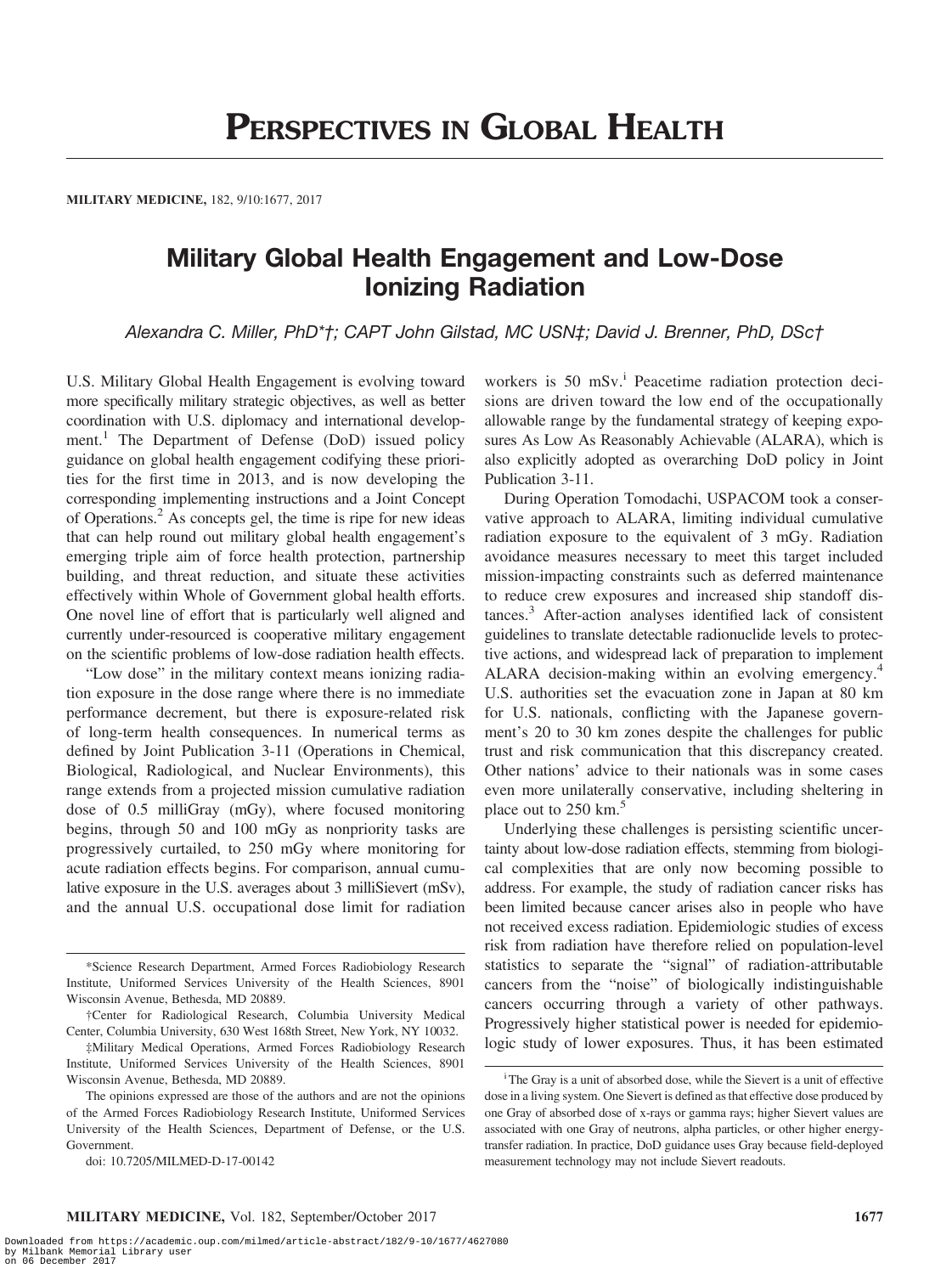that measuring the increased risk due to a 20 mGy exposure would require lifetime follow-up of roughly a million people.<sup>6</sup> However, within a defined population with a specific overall dose response rate, there are subpopulations and individuals with higher and lower risks.<sup>7</sup> Methodological advances such as genetic sequencing, gene expression profiling, bioinformatics, and single-cell irradiation are enabling new experimental and epidemiologic strategies that promise better ways of individualizing risk assessment and follow-up, as well as potentially leading to risk-modifying countermeasures.

Such scientific advances could provide commanders with nuanced alternatives to blanket avoidance when faced with operations in a contaminated environment. Readiness for operations in contaminated environments is important for DoD, not only for the worst-case scenario of an improvised or hostile state nuclear detonation and its aftermath, but for a broad range of radiological release scenarios. Particularly, overseas, as in Fukushima, DoD assets may be the first and largest component of U.S. Government assistance to a crisis of this kind. Such advances are also highly relevant in the global health community, as they relate both to international cooperation for emergency response and to lasting public health consequences for large numbers of people. National responsibilities for detection and response to radiological or nuclear hazards/ events/emergencies are established within the framework of the 2006 International Health Regulations (IHR), and queried in the Joint External Evaluation (JEE) process by which nations assess their IHR compliance. Emergencies of this type can displace and negatively impact health for hundreds of thousands of people, due to decisions and concerns in the low-dose range.

For example, in the Fukushima disaster, about 150,000 residents were evacuated and another 20,000 relocated on their own. Radiation exposures from the disaster were low across the population: there were no cases of acute radiation injury even among emergency response personnel, and among the general population, there are only 14 people believed to have received more than 15 mGy, whereas 99.8% were under 5 mGy and the average additional exposure for all enrollees over the 4 months following the disaster was less than  $1 \text{ mGy}^8$ . At the population level, these doses are too low to represent a measurably increased health risk. However, radiation stigma and distress among displaced persons remain substantial, and medical follow-up has provoked ethical debate.<sup>9</sup>

These challenges to public health following a radiological release may be exacerbated in poor, vulnerable, or underserved populations, and may also relate to efforts to establish nuclear power or nuclear fuel management. Of the 44 nations identified by the World Nuclear Association as having current or envisioned nuclear power generating capacity, 15 are at or below the \$9,500 GNI threshold established by DoD as a firstlevel appropriateness screen for global health engagement.<sup>2</sup> Of these 15, 10 have also joined the Global Health Security Agenda (GHSA), a multilateral partnership supported by the United States and advised by the World Health Organization and other partners in the international health security enterprise. GHSA activities are focused on infectious disease threats, but since they use the JEE methodology for assessment of compliance with the IHR, they also engage radiological and nuclear emergency readiness, and available JEE reports indicate near-universal self-assessed room for improvement. The current GHSA countries include 5 of the 6 low-resource countries worldwide, which have no current nuclear power capability, but do have reactors in the planning or proposal stage: Bangladesh, Indonesia, Jordan, Thailand, and Vietnam.

Until recently, the U.S. Department of Energy's (DOE) Office of Science had taken the lead in low-dose radiation research. Aiming to leverage technical advances to improve the scientific basis of low-dose regulatory policy, the office began funding a Low Dose Radiation Research Program in 1999 at an initial level of more than \$20M per year. Funding progressively dropped as priorities shifted, and the program closed out in fiscal year 2016. However, an expert review convened by DOE in 2015 identified a number of feasible and promising low-dose research directions going forward, such as molecular markers of the onset of carcinogenesis at low doses, molecular markers of radiation etiology in cancers, and drugs that interact with low-dose repair mechanisms and that could potentially lead to countermeasures. The panel also noted the relevance of low-dose research to other Federal agencies, including DoD.<sup>10</sup>

This nexus of scientific opportunity, military operational relevance, and global health significance suggests a role for DoD global health engagement in low-dose radiation science. The winding down of the DOE program, and the consequent Federal-wide under-resourcing of low-dose research, makes it timely. Programming could take the form initially of scientific conferences and exchange of experts, but should progress to competitive funding for international collaborative research in low-dose radiobiology, systems biology, and epidemiology, addressing a research agenda reflecting the mutual interests of DoD and the host nation contingency response authorities, both military and civilian, in better characterizing low-dose risks. Human capacity building of the host nation scientific workforce could be augmented by training agreements bringing outstanding candidates from the host country to the United States for advanced training before returning to sustain longterm projects. U.S. investment provided by, or catalyzed by, DoD could also include radiation laboratories or other infrastructure development in the host country that would support research and provide solid technical capabilities in radiation environmental survey and biological assay toward effective contingency response. Collaborative engagement of this type by DoD would also support State Department initiatives in science diplomacy, by providing an ongoing demonstration of productive links between science, policy, and preparedness, and between the military and national civilian authorities. In summary, better characterizing low-dose radiation effects through collaborative scientific engagement overseas appears to be an excellent fit for DoD's emerging paradigm of operationally focused, federally integrated military global health engagement.